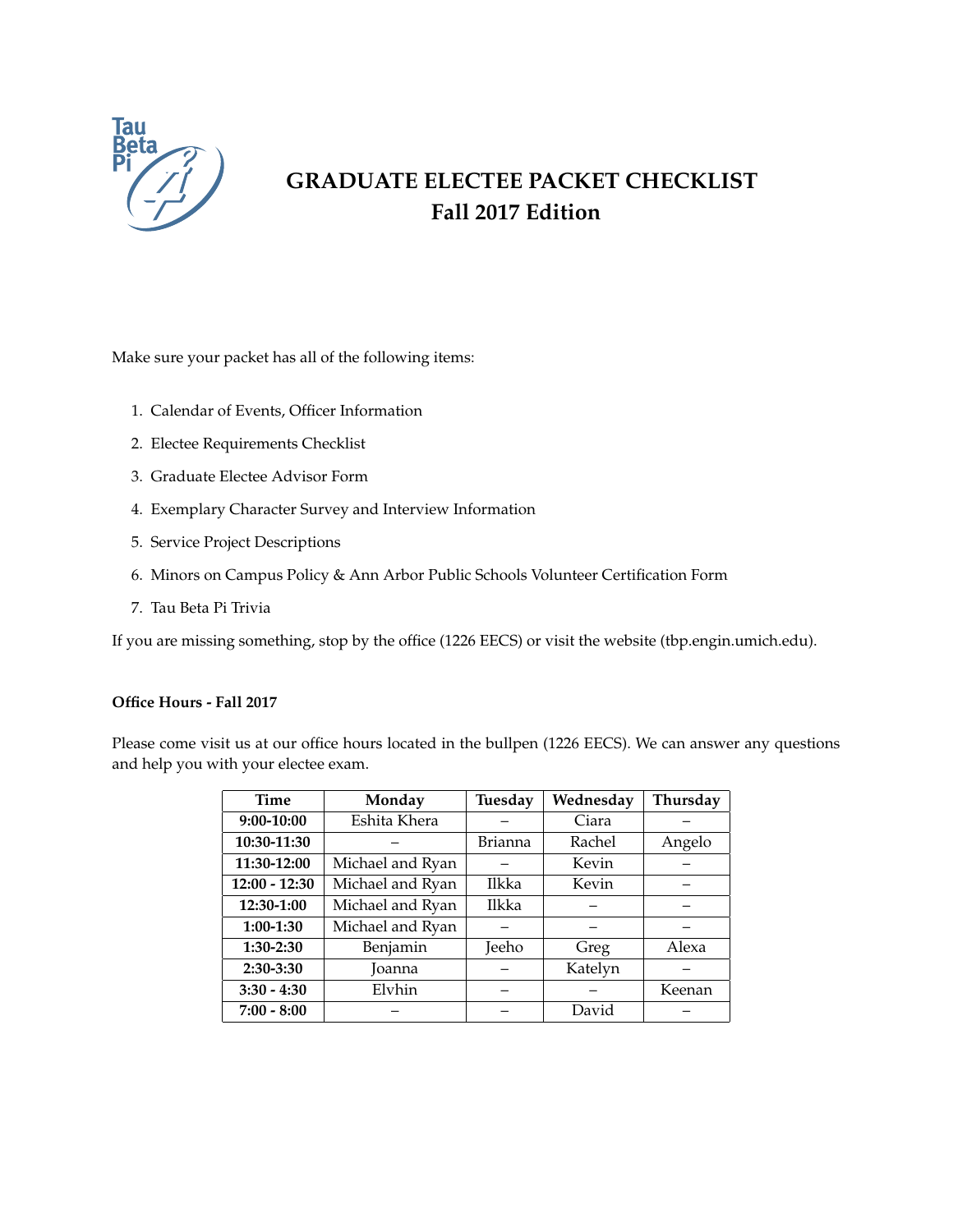# **Information Sheet - Fall 2017**

Tau Beta Pi MI-G

# **Important Dates**

| September |                       |                   |                  |
|-----------|-----------------------|-------------------|------------------|
| 12        | <b>First General</b>  | 6:30 pm           | 1013 DOW         |
| 19        | Career Fair           |                   |                  |
| 26        | New Initiatives I     | 6:30 pm           | 1013 DOW         |
|           |                       |                   |                  |
| October   |                       |                   |                  |
| 3         | Second General        | 6:30 pm           | 1013 DOW         |
| 11-14     | Convention            |                   | Dearborn, MI     |
| 17        | New Initiatives II    | 6:30 pm           | 1013 DOW         |
| 30        | Third General         | $6:30 \text{ pm}$ | 1013 DOW         |
|           |                       |                   |                  |
| November  |                       |                   |                  |
| 14        | <b>Fourth General</b> | $6:30 \text{ pm}$ | 1013 DOW         |
| 21        | New Initiatives III   | $6:30 \text{ pm}$ | 1013 DOW         |
| 28        | Elections             | $6:30 \text{ pm}$ | 1013 DOW         |
| December  |                       |                   |                  |
| 5         | <b>Fifth General</b>  | 6:30 pm           | 1013 DOW         |
| 9         | Initiation            | $4:00 \text{ pm}$ | <b>1500 EECS</b> |
| 9         | Banquet               | $6:00 \text{ pm}$ | Campus Inn       |
| 12        |                       |                   |                  |

\* Deadline to complete all electee requirements



### **Officers**

| President                      |
|--------------------------------|
| Vice President                 |
| Grad Student Vice President    |
| Secretary                      |
| Treasurer                      |
| External Vice President        |
| <b>External Vice President</b> |
| <b>Convention Arrangements</b> |
|                                |

Historian Keenan Harvis tbp.historian Membership Officer Jeeho Lee tbp.membership

Service Coordinator **David Martel** tbp.service K-12 Outreach Officer Ryan Miller tbp.k12outreach K-12 Outreach Officer Micheal Panagos tbp.k12outreach<br>
Campus Outreach Officer Alexa Cichon tbp.campusoutreach Campus Outreach Officer Alexa Cichon thp.campusou<br>Professional Development Kevin Greenman tbp-corporate Professional Development Kevin Greenman Activities Officer Rachel Fenberg tbp.activities

#### **Advisors**

tbp-advisors@umich.edu

Paul Kominsky AERO paulko Chief Advisor Pritpaul Mahal EECS pritpaul Alumnus Advisor Kyle Lady EECS kylelady Alumnus Advisor<br>Michael Benson EECS mlbenson Graduate Student

# Michael Benson EECS mlbenson Graduate Student Advisor gunseli Graduate Student Advisor

# **General Information**

**TBP Office** 1226 EECS (734) 615-4187

**Email** tbp.officers@umich.edu

**Website** tbp.engin.umich.edu

### **Executive Committee**

Joanna Ciatti tbp.president Greg Willett tbp.vicepresident Elvhin Encarnacion tbp.secretary Angelo Vozza tbp.treasurer Ben Cohen careerfair Brianna Lax careerfair Eshita Khera

# **Chapter Team**

Katelyn Kaniewski tbp.publicity

**Events Team**

Ciara Caldwell tbp.gradvicepresident

Chapter Development Ilkka Kovanen tbp.chapterdevelopment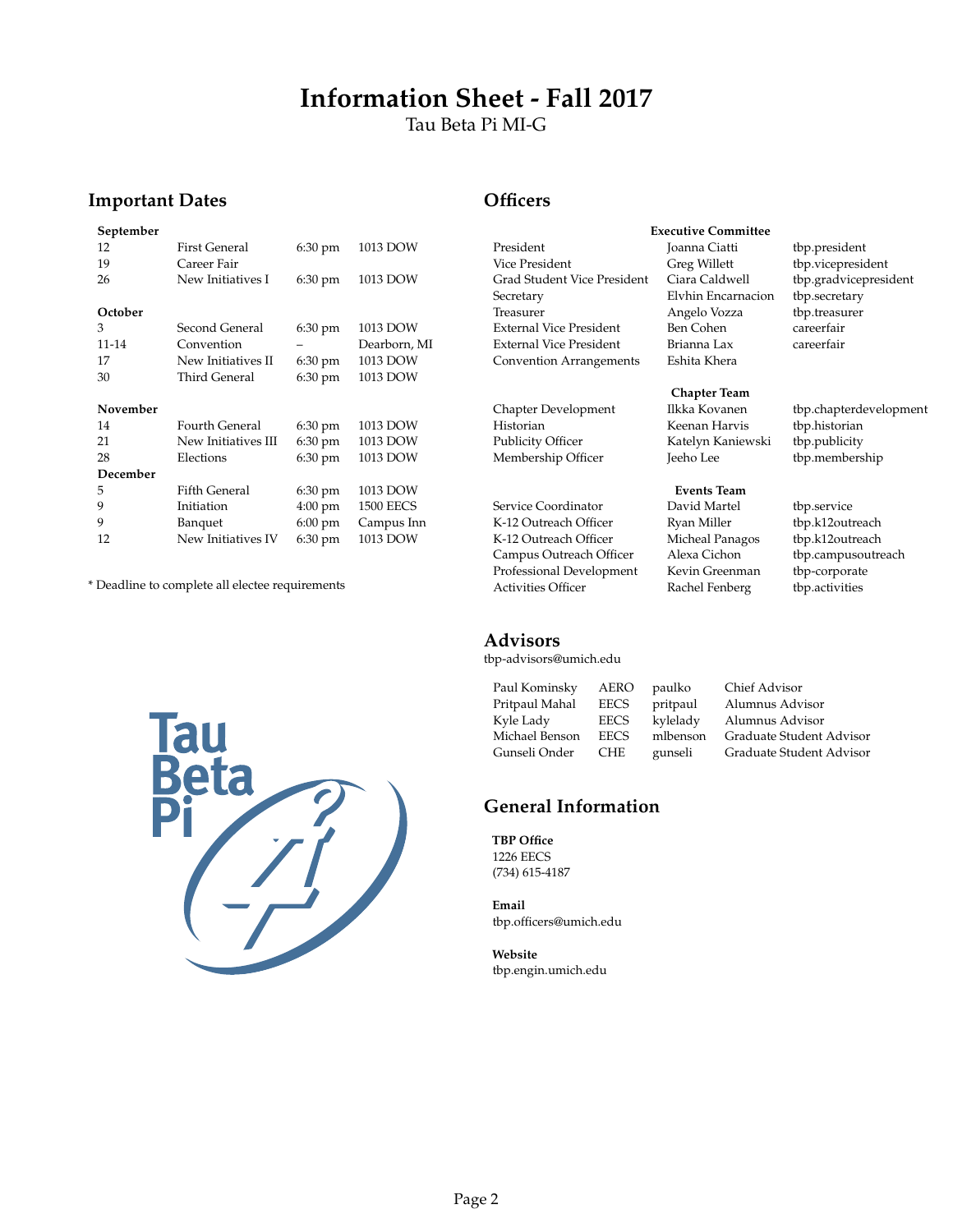# **GRADUATE ELECTEE REQUIREMENTS – Fall 2017**



**The following is a chronological list of the requirements involved in the TBP electee process. Please note the dates of the meetings and requirements on your calendar.**

- 1. **Attend First General\*** (September 12, 2017 , 6:30pm in 1013 Dow). Complete and turn in student information form.
- 2. **Log into [tbp.engin.umich.edu,](http://tbp.engin.umich.edu) create an account, and start signing up for events.** If you are unable to sign up for events, please let us know. Use the "Event List" link under the "Calendar" Menu to sign up for events and the "Track my Progress" link under the "Membership" menu to keep an eye on which requirements you have completed.
- 3. **Make sure that the following are completed within the dates (September 13 October 18)**
	- a. Sign up for a 30-minute interview [\(https://tbp.engin.umich.edu/calendar/event](https://tbp.engin.umich.edu/calendar/event_list/) list/)
	- b. Complete the Electee Questionnaire prior to your interview [\(https://tbp.engin.umich.edu/members/electees/electee](https://tbp.engin.umich.edu/members/electees/electee_groups/) groups/)
- 4. **Attend Second General\*** (October 3, 2017 , 6:30pm in 1013 Dow).

### 5. **Make sure the following forms are completed before October 3, 2017 .**

Turn in all physical forms at Second General or to any officer at office hours. Office hours schedule at: [\(tbp.engin.umich.edu/calendar\)](http://tbp.engin.umich.edu/calendar/).

- a. Signed graduate advisor form
- b. Graduate Educational History Form [\(http://tbp.engin.umich.edu/members/electees/submit](http://tbp.engin.umich.edu/members/electees/submit_education_form) education form)
- c. Turn in the AAPS Administrative and Human Resources Services Volunteer Certification Form (optional but highly encouraged)
- d. Complete the online Youth Protection Training offered by the Boy Scouts of America Offered at the end of Second General or online [\(tinyurl.com/TBP-boyscoutstraining\)](http://tinyurl.com/TBP-boyscoutstraining); If completed online, you must email David Martel (tbp.service@umich.edu) a copy of your certificate to receive credit.
- 6. **Attend interview with a Graduate Student Officer or Advisor)** (scheduled September 13 October 18). Grad Vice President Ciara Caldwell will arrange graduate interviews separately from undergraduate interviews. (See Requirement 3)
- 7. **Complete Catalog Card Online** (Will receive email from secretary)
- 8. **Attend Third General\*** (October 30, 2017 , 6:30pm in 1013 Dow).
- 9. **Attend Fourth General\*** (November 14, 2017 , 6:30pm in 1013 Dow).
- 10. **Membership fee of \$90 to treasurer Angelo Vozza (tbp.treasurer@umich.edu) before 5 December**. This is a one-time fee to be a member of Tau Beta Pi that pays for electee supplies, the banquet, your bent, certificates, your lifetime membership, etc. You can turn it in at a meeting or to Angelo Vozza at his office hours. Checks should be made out to Tau Beta Pi. Cash may be submitted in an envelope with your name on it.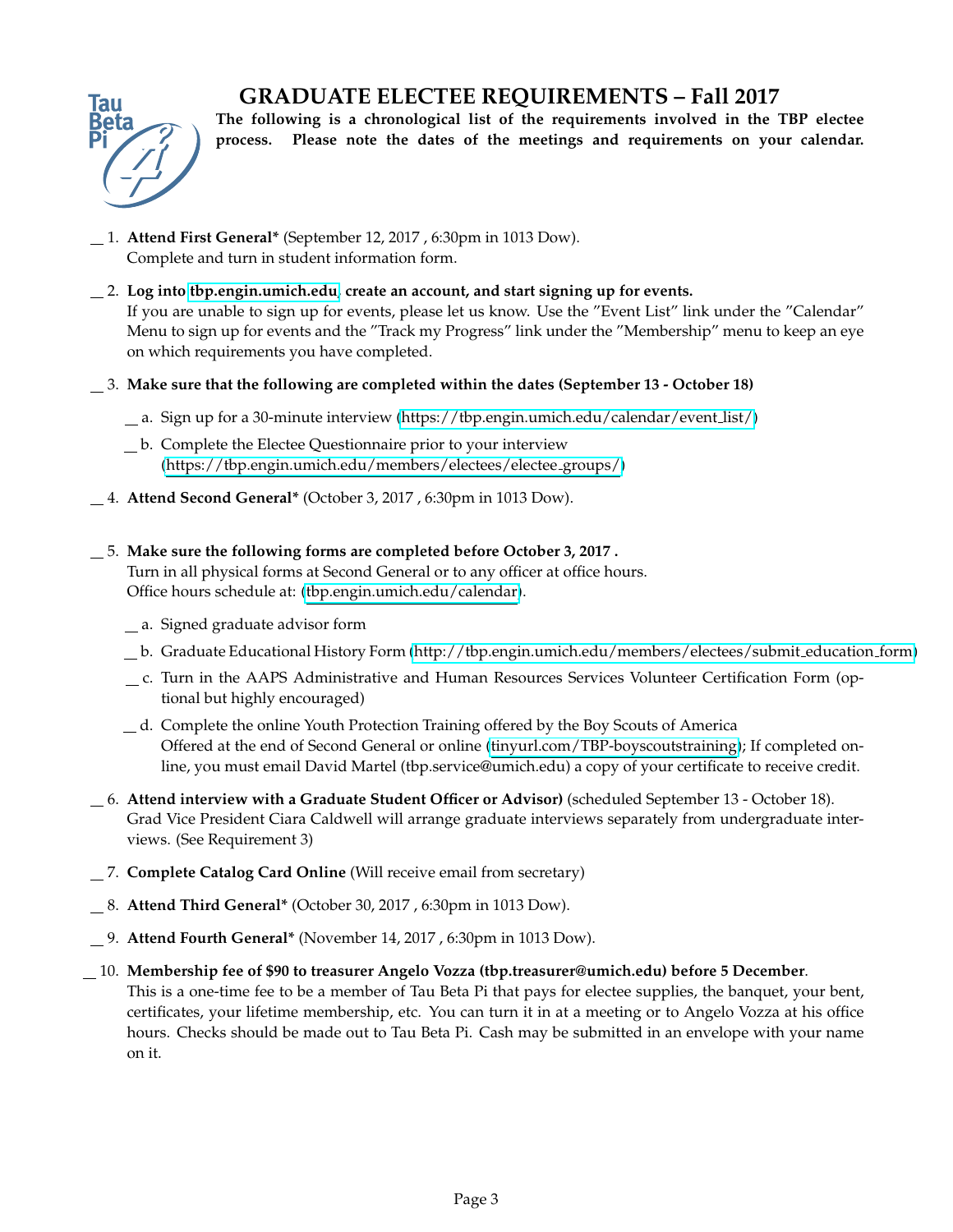11. **Complete at least ten\* hours of service projects before December 5, 2017** .

### a. **At least 50% of these service hours completed before November 7, 2017 .**

Events are scheduled via the website (tbp.engin.umich.edu). Signing up is a commitment to go! You must un-sign up at least 24 hours in advance or you will need to complete an extra service hour. We recommend making sure the website (under the "Track my Progress" tab) accurately displays what you have completed. If not, please contact the website chair (tbp.website@umich.edu).

- 12. **Attend at least TWO TBP social events before December 5, 2017** . Socials include Happy Hours, ice cream/game nights, sports, Rock 'n' Bowls, Engineering Futures, and many more.
- 13. **Attend at least ONE Grad Electee Group Activity before December 5, 2017** . The Graduate Student Vice President and others will be scheduling a number of Grad Activities this semester, possibly including movie nights, a TG at Buffalo Wild Wings, and many more. If you have an idea for a Grad event, please contact her at (tbp.gradvicepresident@umich.edu).
- 14. **Attend Elections\*** (November 28, 2017 , 6:30pm in 1013 Dow). Staying to the end of elections counts for **extra service hours** (the total number depends upon the length of elections).
- 15. **Attend Fifth General\*** (December 5, 2017 , 6:30pm in 1013 Dow).
- 16. **Attend Initiation** (December 9, 2017 @ 4:00pm in 1500 EECS ) and **Banquet** (December 9, 2017 @ 6:00pm). **All requirements above must be completed by December 5, 2017 to be eligible for initiation!** Attendance at Initiation is required by the national organization to become a member of Tau Beta Pi. If you have an unavoidable conflict, talk to us ASAP.

Remember, this is only what you *have* to do — there are no limits on what you can do!

\*If you must miss a meeting (due to class, travel, etc.):

- Email Graduate Student Vice President, Ciara Caldwell (tbp.gradvicepresident@umich.edu) in advance of the meeting that you will miss
- Obtain an agenda for the missed meeting (on tbp.engin.umich.edu).
- **Make up the meeting with one extra hour of service.**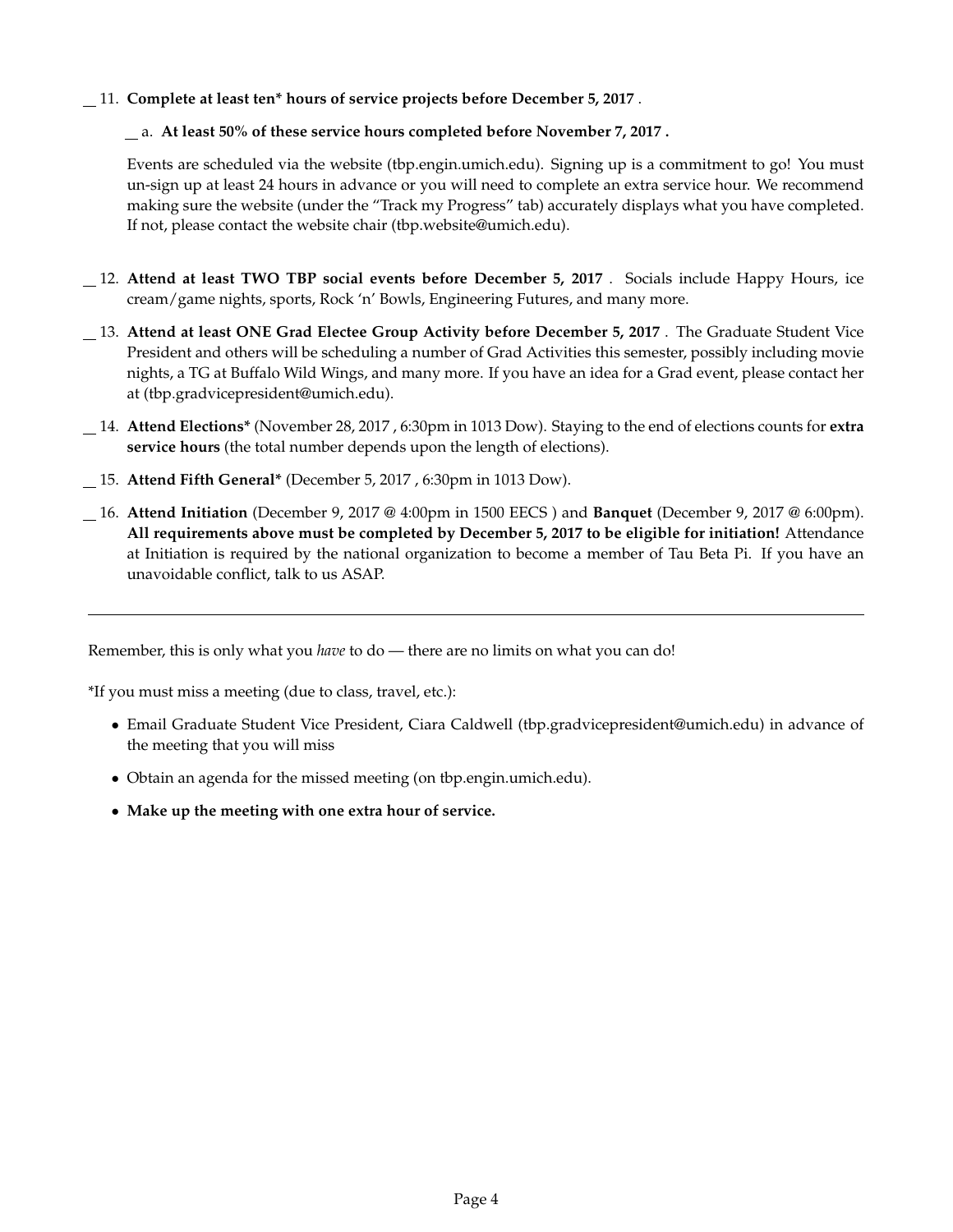

To: Ciara Caldwell Graduate Student Vice President Tau Beta Pi – Michigan Gamma 1226 EECS

From:

(Advisor's Name)

Re: Tau Beta Pi Candidacy of

(Applicant's Name)

I certify that the above named graduate student in Engineering at the University of Michigan has completed or will complete prior to induction (December 9, 2017 ) at least 50% of his/her

Master's Ph.D. (please circle one)

degree requirements including both coursework and research. Based upon the student's academic performance, I recommend his/her induction into Tau Beta Pi – The Engineering Honor Society.

(Advisor's Signature)

Return this form to Ciara Caldwell , MI-G Graduate Student Vice President, at 1226 EECS before October 3, 2017 .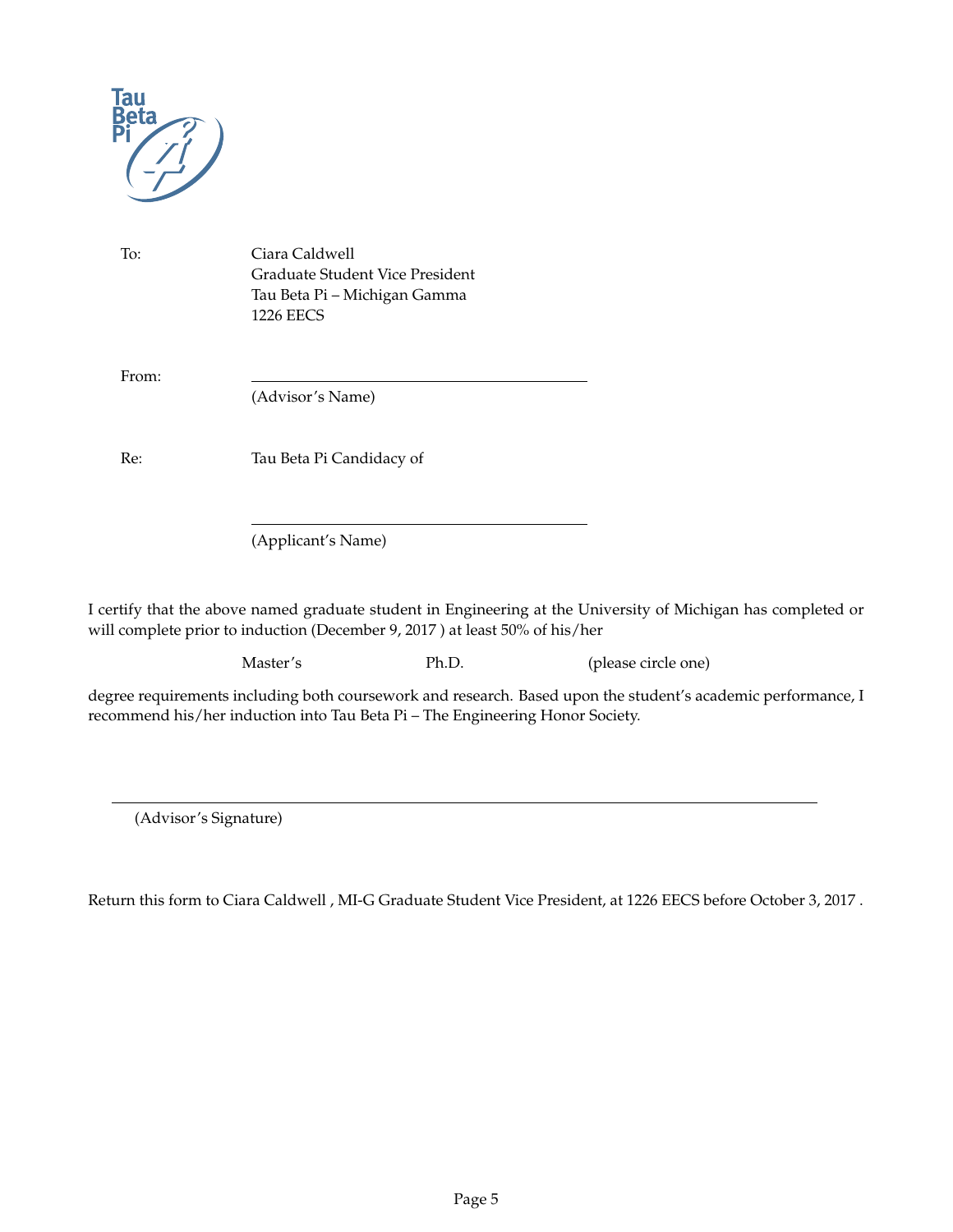

# **Character Evaluation - Fall 2017**

Tau Beta Pi MI-G

*Exemplary* character is one of the requisites for membership in Tau Beta Pi. In addition to being active members of the engineering community, Tau Beta Pi members must meet the **highest standards of moral character**. Our chapter will assess your character through written essays and an interview.

# **Electee Interview Questionnaire**:

The first component of the character assessment in Tau Beta Pi is the Electee Interview Questionnaire. You will be required to complete a questionnaire with a couple fun questions, four short answer questions, and one essay question. Please note that this questionnaire (and a copy of your résumé) are due by October 3, 2017 by submitting them through the website. The questionnaire can be found under Members  $\rightarrow$  Electee Resources while your résumé should be submitted to your website profile. Submit your questionnaire and résumé by October 3, 2017 .

Some of the short answer will provide you with the opportunity to share a part of your personality with us. Others will ask for your opinion on topics related to academic integrity. While not a direct question on character, these question will allow us to better understand you, your thinking, and grasp your personal character.

As an organization that stresses the importance of exemplary character in our electees and our active members, the essay is a **crucial** part of character assessment. This (one page) essay is a rather open-ended assignment, and we encourage you to get creative with your description. Nevertheless, exemplary character is not an arbitrary concept, and we are looking for specific evidence that you know what this important quality means. Tau Beta Pi members should meet the highest standard of moral character. The quotes on the following page may help inspire you on the subject of exemplary character, but don't limit yourself to those ideas.

The questionnaire can be found and completed under **Members** → **Electee Resources at [tbp.engin.umich.edu](https://tbp.engin.umich.edu/members/electees/electee_groups/)**. Be ready to discuss your answers during your interviews.

### **Interviews**:

The interview is the most important part of character assessment. Interviews will be held **September 13 - October 18** in EECS 1222. Each interview should last about 25 minutes and starts no later than 5 minutes after the scheduled start time (to allow for travel from classes). Dress is casual — you don't need to wear a suit. Electees can be denied membership on the basis of a negative interview, so take the process seriously. Interviewers will review the résumé and the answers to the Electee Interview Questionnaire you submitted by October 3, 2017 . Sign up for a graduate electee interview on the website [\(tbp.engin.umich.edu\)](https://tbp.engin.umich.edu/calendar/event_list/).

|               | Interview Dates: September 13 - October 18                                                                           |  |  |
|---------------|----------------------------------------------------------------------------------------------------------------------|--|--|
| Location:     | <b>1222 EECS</b>                                                                                                     |  |  |
| Requirements: | Dress is casual                                                                                                      |  |  |
|               | Sign up for a graduate electee interview under "Events" at tbp.engin.umich.edu.                                      |  |  |
|               | Submit your questionnaire answers under <b>Members</b> $\rightarrow$ <b>Electee Resources at tbp.engin.umich.edu</b> |  |  |
|               | and your résumé to your website profile by October 3, 2017.                                                          |  |  |

The interview information will be re-addressed before Second General. However, if you have any questions or scheduling issues, please contact the Vice President [\(tbp.gradvicepresident@umich.edu\)](mailto:tbp.vicepresident@umich.edu).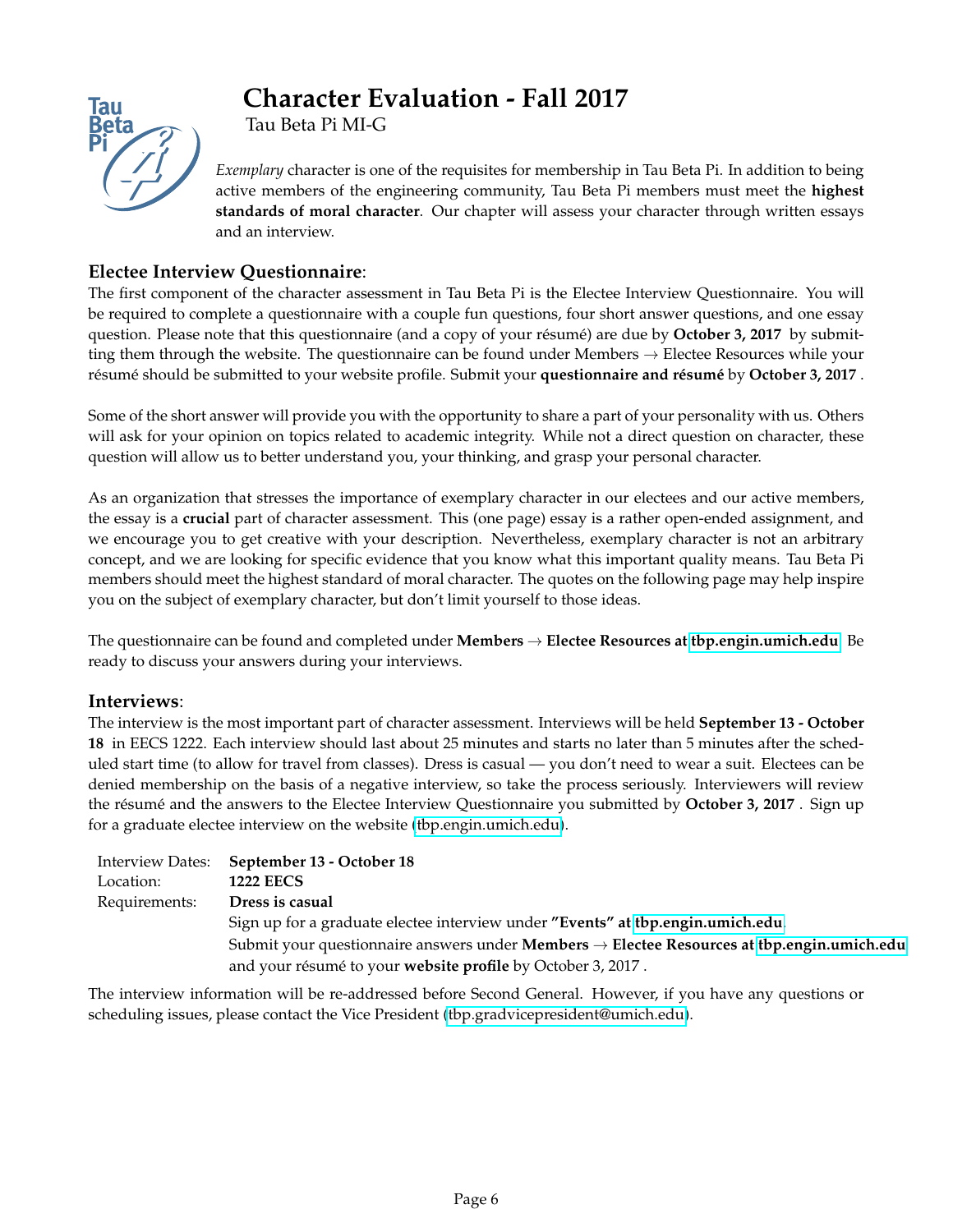# **Quotes about Character**

### **"Character, not circumstance, makes the person."**

– Booker T. Washington, American educator and civil rights activist (1856-1915)

#### **"Character is like a tree and reputation like its shadow. The shadow is what we think of it; the tree is the real thing."**

– Abraham Lincoln, 16th U.S. president (1809-1865)

#### **"It is with trifles, and when he is off guard, that a man best reveals his character."**

– Arthur Schopenhauer, German philosopher (1788-1860)

#### **"Weakness of attitude becomes weakness of character."**

– Albert Einstein, Swiss-American mathematician and physicist (1879-1955)

**"Character cannot be developed in ease and quiet. Only through experience of trial and suffering can the soul be strengthened, vision cleared, ambition inspired, and success achieved."**

– Helen Keller, American author, activist and lecturer (1880-1968)

### **"When the character of a man is not clear to you, look at his friends."**

– Japanese Proverb

**"The right way is not always the popular and easy way. Standing for right when it is unpopular is a true test of moral character."**

– Margaret Chase Smith, American Senator (1897-1995)

**"The best index to a person's character is (a) how he treats people who can't do him any good, and (b) how he treats people who can't fight back."**

– Abigail Van Buren, American columnist (1918-2013)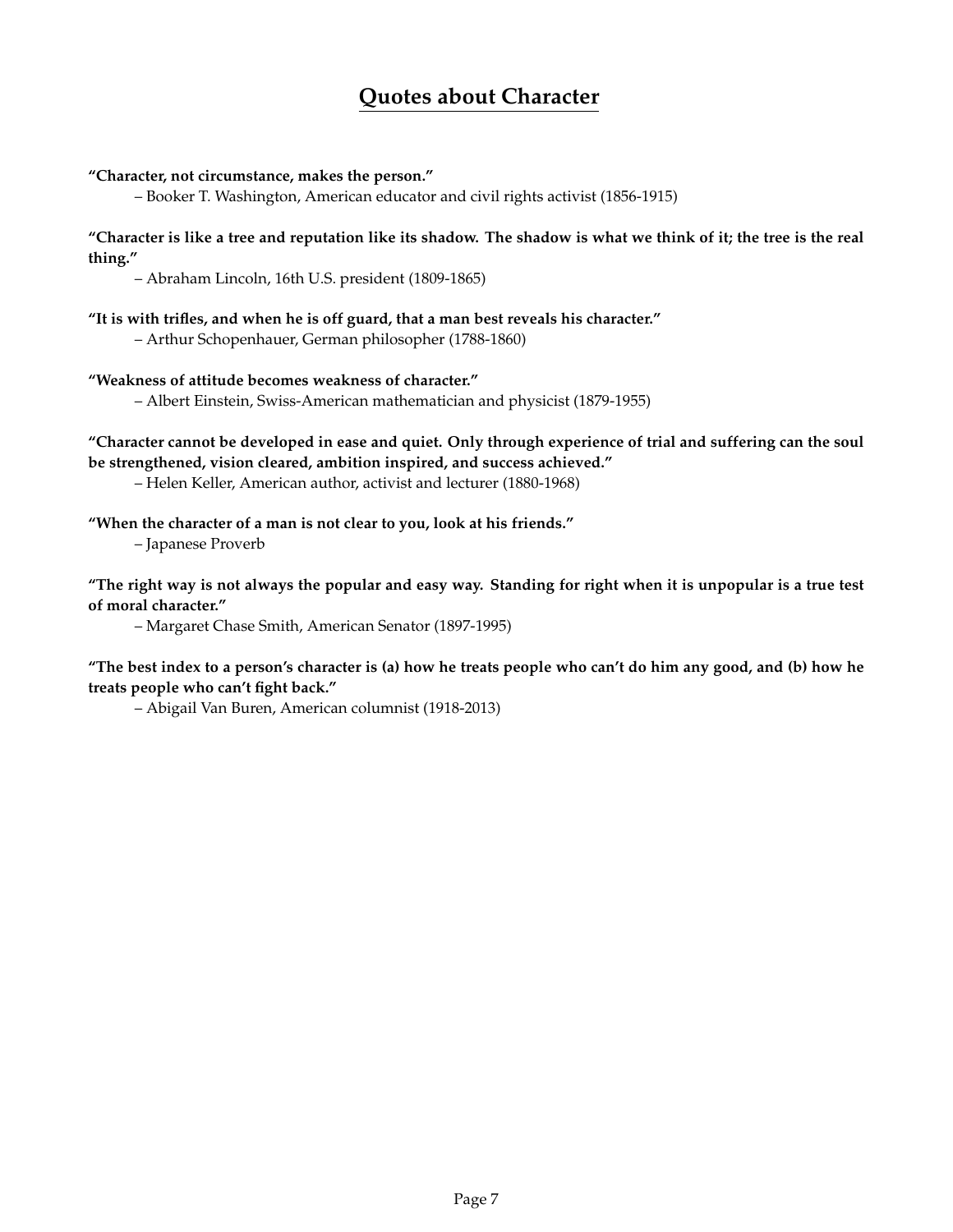

# **Service Project Descriptions - Fall 2017** Tau Beta Pi MI-G

**The following projects and descriptions are examples of some of the service projects that our chapter has carried out in the past. Because the actual list of service projects that will be done this semester will likely change over the course of the semester, we cannot provide you with a definitive calendar of service projects. However, this list should give you a good sense of the different types of service projects that we undertake. If you see an event you'd like to participate in that hasn't been scheduled, you may also take the lead on it yourself. If you are interested please contact Service Chair David Martel [\(tbp.service@umich.edu\)](mailto:tbp.service@umich.edu); it is never too early to start getting involved in leadership! Note that the list below is only a taste of the service projects we have carried out. To view a more complete list follow this link: [goo.gl/FO0Ik0](http://goo.gl/FO0Ik0)**.

**Adopt-A-Highway**: MDOT created Adopt-A-Highway in 1990 to improve the beauty of our highway roadsides with community help. With the help of 6-12 TBP members, we clean a stretch of Fuller Road near North Campus.

**Arb Restoration**: If you like the outdoors, this project is for you! We help to keep the Nichols Arboretum the beautiful place it is by clearing out dead trees, picking up litter, and performing assorted groundskeeping tasks. Previous projects have included maintenance and re-routing of the stream that runs through it, planting, and various other types of light outdoor work.

**Book Swap**: TBP organizes this COE-wide event to help students buy and sell used books. First, students can bring in their used books and set their asking price. Next, other students stop by to peruse our selection and purchase used books. Project leaders should ideally be in Ann Arbor a week or two before school starts to set this up.

**Botanical Gardens**: The University of Michigan has its very own Matthaei Botanical Gardens that houses exotic plants from around the world. Volunteer opportunities range from planting/maintaining the gardens to administrative work.

**Cancer Center**: The U-M Comprehensive Cancer Center provides its patients diagnostic, treatment, and support services in a collaborative environment. Past projects include putting together patient information packets for clinics and preparing Valentine bags of homemade cards and candy for patients.

**Cub Scout Day**: Cub Scout Day is an activity hosted by TBP that allows local Cub Scouts to come to campus and earn their Engineering Pin. Activities include an electronics module, a bridge module, a catapult module, and the most exciting part: designing a landing craft for an egg drop! Volunteering activities may include helping the Scouts during the modules, leading a module, set up and clean up, and more.

**Detroit Partnership Pen Pals**: TBP pairs with the Detroit Partnership and the Society of Physics Students to provide pen pal mentors for 80 second through eighth grade students at Michigan Technical Academy in Detroit. The project entails writing one detailed letter each month and attending a brief orientation to make a meaningful impact on the life of a Detroit student. Young people need mentors, and even though you might sometimes be nerdy and awkward, you also might be exactly the sort of person who can inspire them.

**Diag Clean-up**: Work with fellow TBP members to help clean the North or Central campus Diag and its surrounding areas.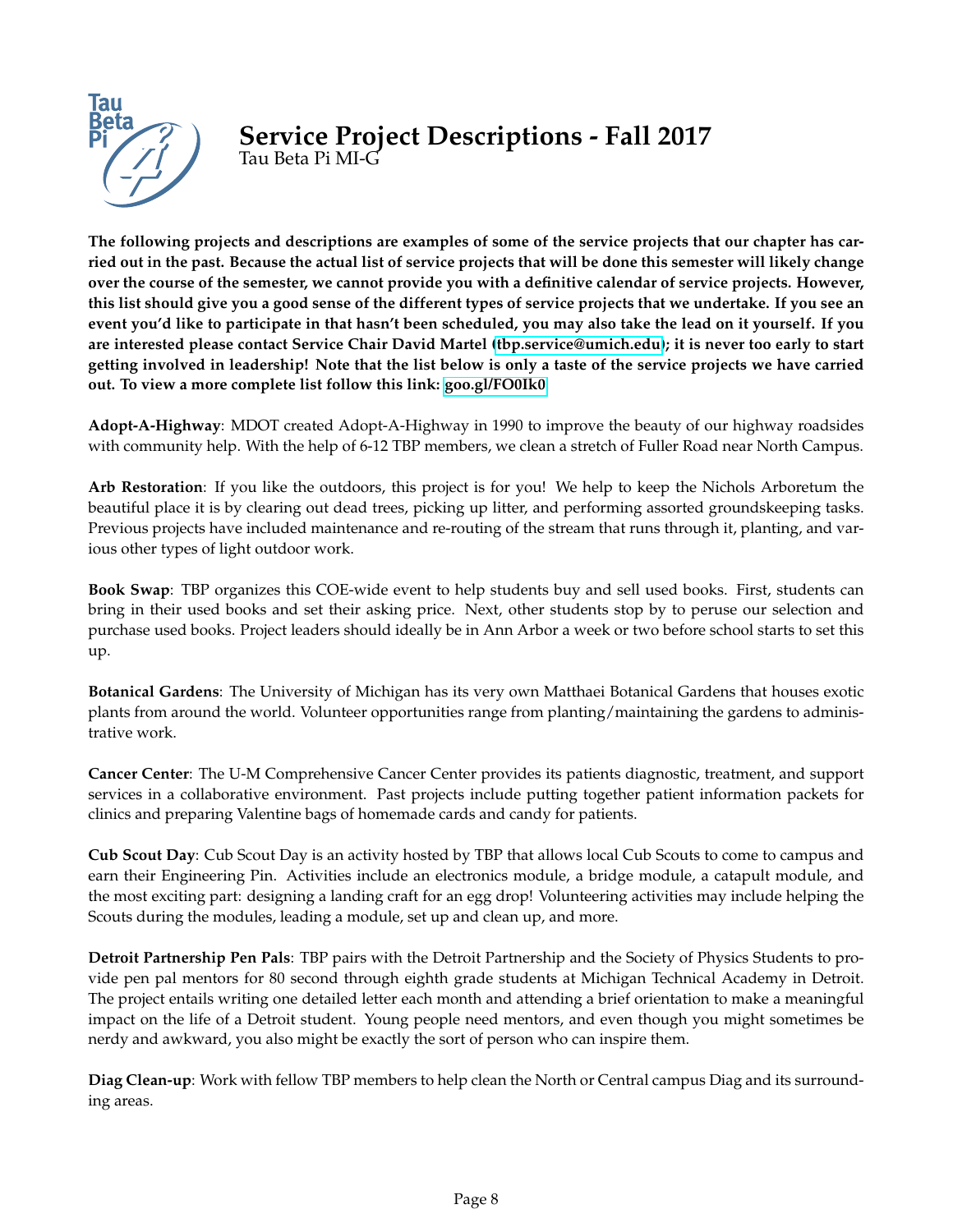**Food Gatherers Soup Kitchen**: Food Gatherers help prepare a warm meal, serve it, and clean up afterwards at the Delonis Center in Ann Arbor, which temporarily houses approximately 90 homeless people and serves regular meals to the community that have trouble making ends meet. This project directly benefits certain members of the Ann Arbor community that need food. As this is a popular project, project leaders should aim to set up four events a semester (monthly).

**Food Gatherers Warehouse**: Food Gatherers collects surplus food from businesses around the community to alleviate hunger. Volunteers are needed to help out at Food Gatherers' warehouse with activities including cleaning the warehouse and sorting and packaging food.

**Habitat for Humanity**: Habitat for Humanity seeks to eliminate poverty housing and homelessness and has built more than 300,000 houses around the world. This is a great hands-on activity where we help build a local house for a family in need. NO experience is necessary. Experienced builders will help you and tell you exactly what to do.

**Hands-On Museum**: The Ann Arbor Hands-On Museum aims to inspire people to discover the wonder of science, math and technology. Have fun with kids while learning cool science facts! Past events include helping children make their own microbes, exploring unique musical instruments, and celebrating DNA day.

**Leslie Science Center**: The Leslie Science and Nature Center, situated on 50 acres of fields, woods and prairie in the heart of Ann Arbor, focuses on the public education of science and conservation. It has nature trails, a Critter House, and a solar-powered Nature House. Help them prepare for one of their biggest activites - Animal Haunts! Volunteers are need for clearing trails, creating a maze in the prairie, carving pumpkins, etc.

**Recycle Ann Arbor**: Recycle Ann Arbor's ReUse takes donations of reusable material such as furniture, housewares, and lumber, and then resells them to the public or donates to other non-profit organizations. Volunteers are needed to maintain the center; tasks include sorting materials, making displays, cleaning, and some outdoor work.

**Sequoia Place**: TBP has paired up with HKN go to a local retirement home (Sequoia Place) on alternating weeks to help the residents with technical support for 2 hours (Word, GMail, stereos, etc).

**U of M Environmental Health Department**: This department is dedicated to managing the local environment at U of M. This project typically consists of clearing invasive plant species from the North Campus woods.

**Washtenaw Science Fair**: The 53rd Annual Southeast Michigan Science Fair is sponsored by the University of Michigan and Washtenaw Community College in cooperation with public and private schools in the five county regions. Projects are submitted by students from grades 6 through 12. Volunteers will judge a set number of science fair projects. Dinner is provided! Transportation will be arranged for those who need it.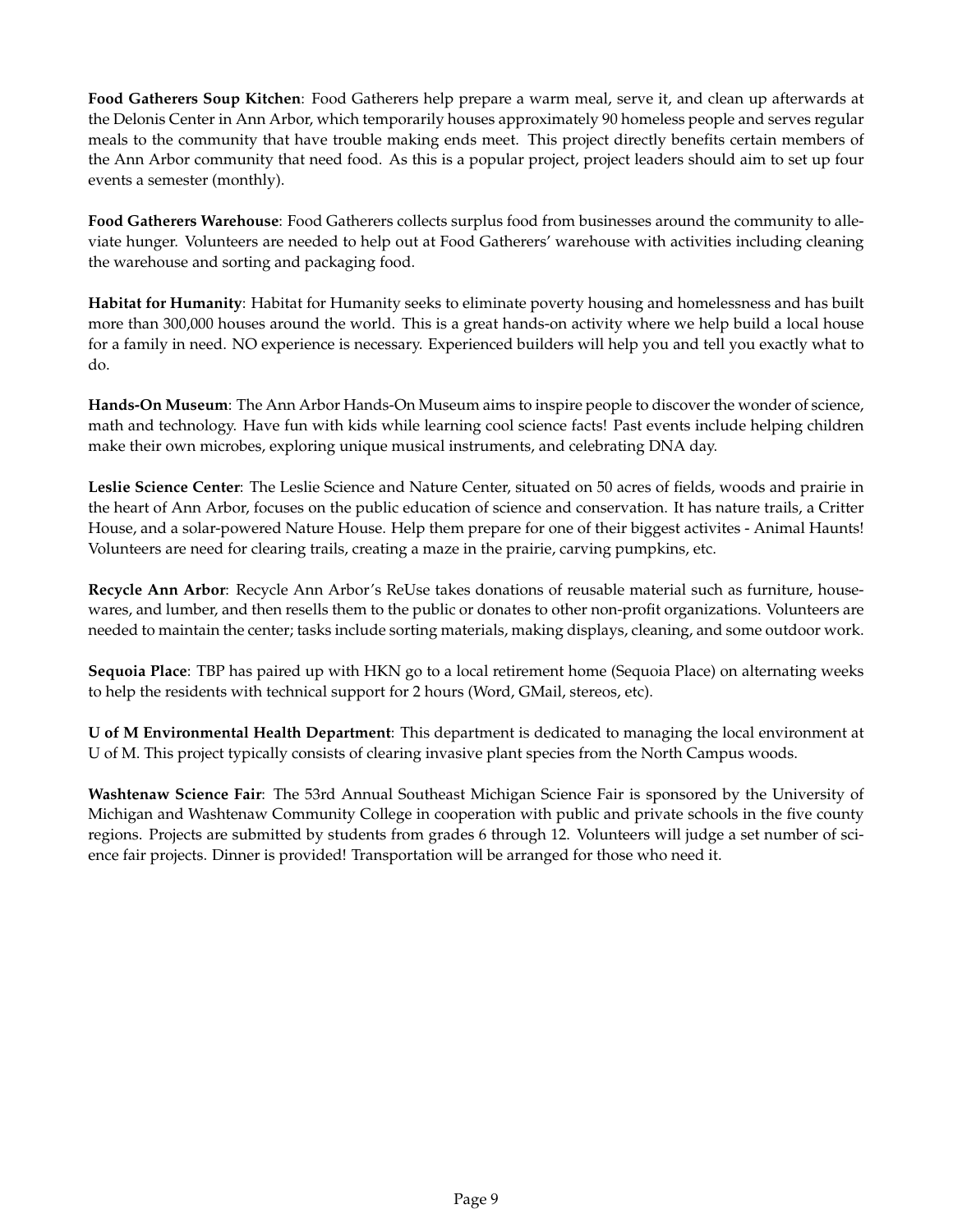

# **Forms for Working with Minors - Fall 2017** Tau Beta Pi MI-G

The University of Michigan, Ann Arbor Public Schools, and the Boy Scouts of America require anyone volunteering with children to complete background checks. This means that in order for anyone to volunteer and interact in any way with youth at TBP Events, he or she must complete a background check form. The form is attached to this sheet. Please fill out the form and turn it in to the Service Coordinator, David Martel [\(tbp.service@umich.edu\)](mailto:tbp.service@umich.edu) as soon as possible. You can also turn it in during Second General, at the TBP office (1226 EECS), or at your interview. **You must turn them in by October 3, 2017 in order to volunteer with youth at MindSET or Cub Scout Day.** If you are unable or unwilling to complete the form and submit to the background check, participation at K-12 events will be limited to roles that ensure non-interaction with youth.

The University of Michigan requires that all individuals volunteering with minors also complete training. To fulfill this training requirement, Tau Beta Pi is requiring members to complete Youth Protection Training, offered through the Boy Scouts of America. This training will be offered in-person at the end of the Second General meeting (register on the website), and can also be completed online. The online version takes around 24 minutes to complete and can be found at **[myscouting.org](http://myscouting.org)**. You will need to create an account before proceeding to take the training online, and after completing online training, you must save your certificate as a PDF document and send it to the Service Coordinator [\(tbp.service@umich.edu\)](mailto:tbp.service@umich.edu). **Participation in the in-person training or the submission of your PDF certificate, proving that you have completed the online training, should be completed by October 3, 2017 .**

If you have any questions about the background check or training, or if you do not wish to complete the AAPS background check, please contact the Service Coordinator, David Martel [\(tbp.service@umich.edu\)](mailto:tbp.service@umich.edu).

To summarize, please have the following done by their respective due dates\*:

- 1. Ann Arbor Public Schools background check due **October 3, 2017** to the TBP Service Coordinator or the TBP Office (1226 EECS).
- 2. Boys Scouts of America Youth Protection Training (YPT) in-person participation (with registration) or online training certificate due **October 3, 2017** to the TBP Service Coordinator [\(tbp.service@umich.edu\)](mailto:tbp.service@umich.edu).

\*If you miss any of these deadlines but wish to participate in events involving youth, you may contact the TBP Service Coordinator to check if there is enough time to complete the background check prior to the event.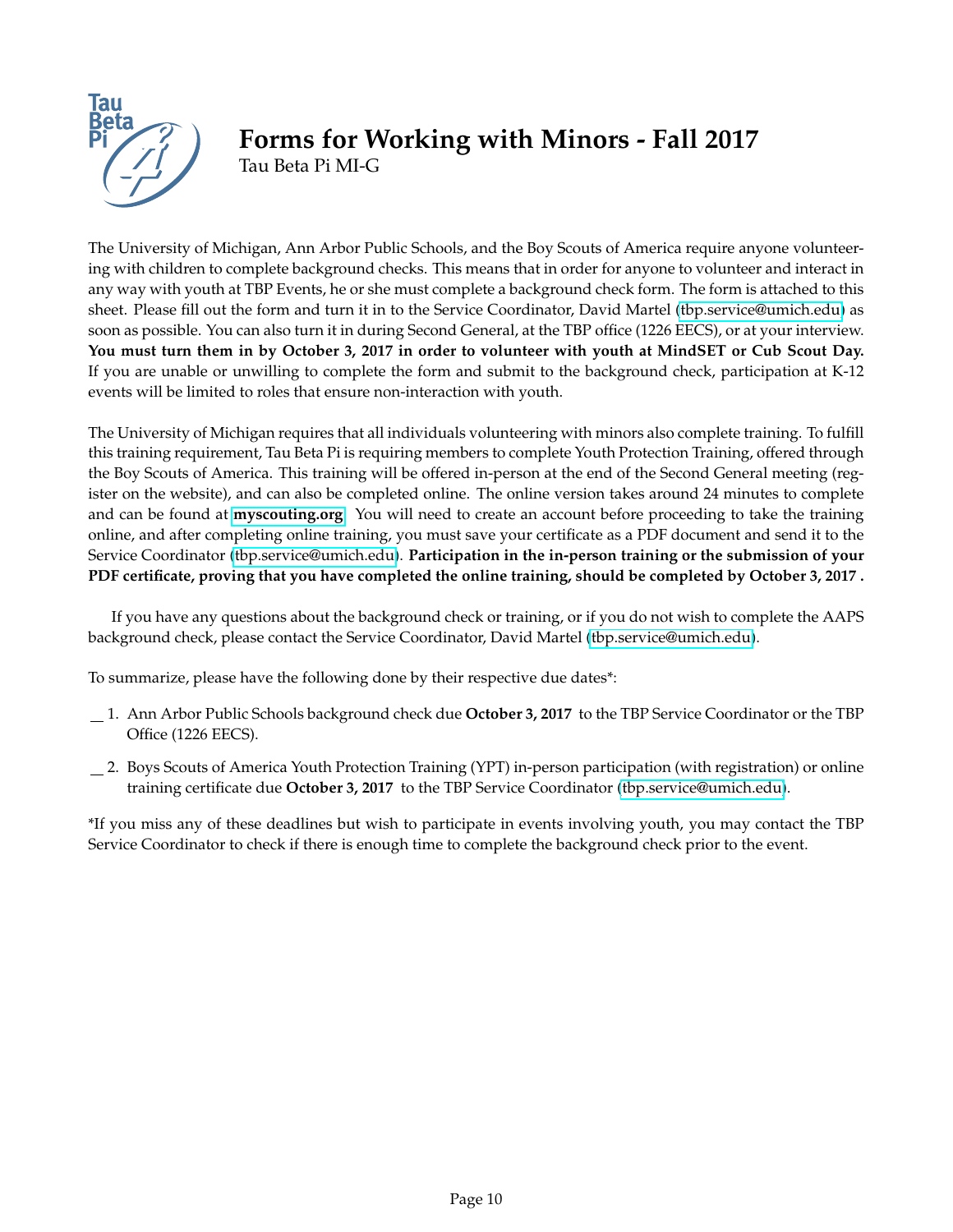# **Graduate Electee Trivia - Fall 2017**

Tau Beta Pi MI-G

### **INSTRUCTIONS**:

This exam will cover the history and organization of Tau Beta Pi at a national level as well as the history and organization of our chapter, Michigan Gamma. This exam is not meant to be difficult, and you should not stress about it. **It is also not required to be completed by graduate students though it is strongly encouraged.** Please complete this exam and and turn it in to the Graduate Student Vice President, Ciara Caldwell , or the TBP office (1226 EECS) by December 5, 2017 .

**Name**: **Uniqname**:

(Please print)

1. When and where was Tau Beta Pi Engineering Honor Society founded?

2. Who was the founder of Tau Beta Pi?

3. Where is the national headquarters of TBP located?

4. With what other organization did TBP merge in 1974, and why?

5. What is the original Tau Beta Pi yell?

6. Where are the 3 brass bents (permanently mounted) located throughout campus? EXTRA CREDIT: Where is the fourth?

7. What is the symbol of the TBP motto?

8. What are TBP's colors?